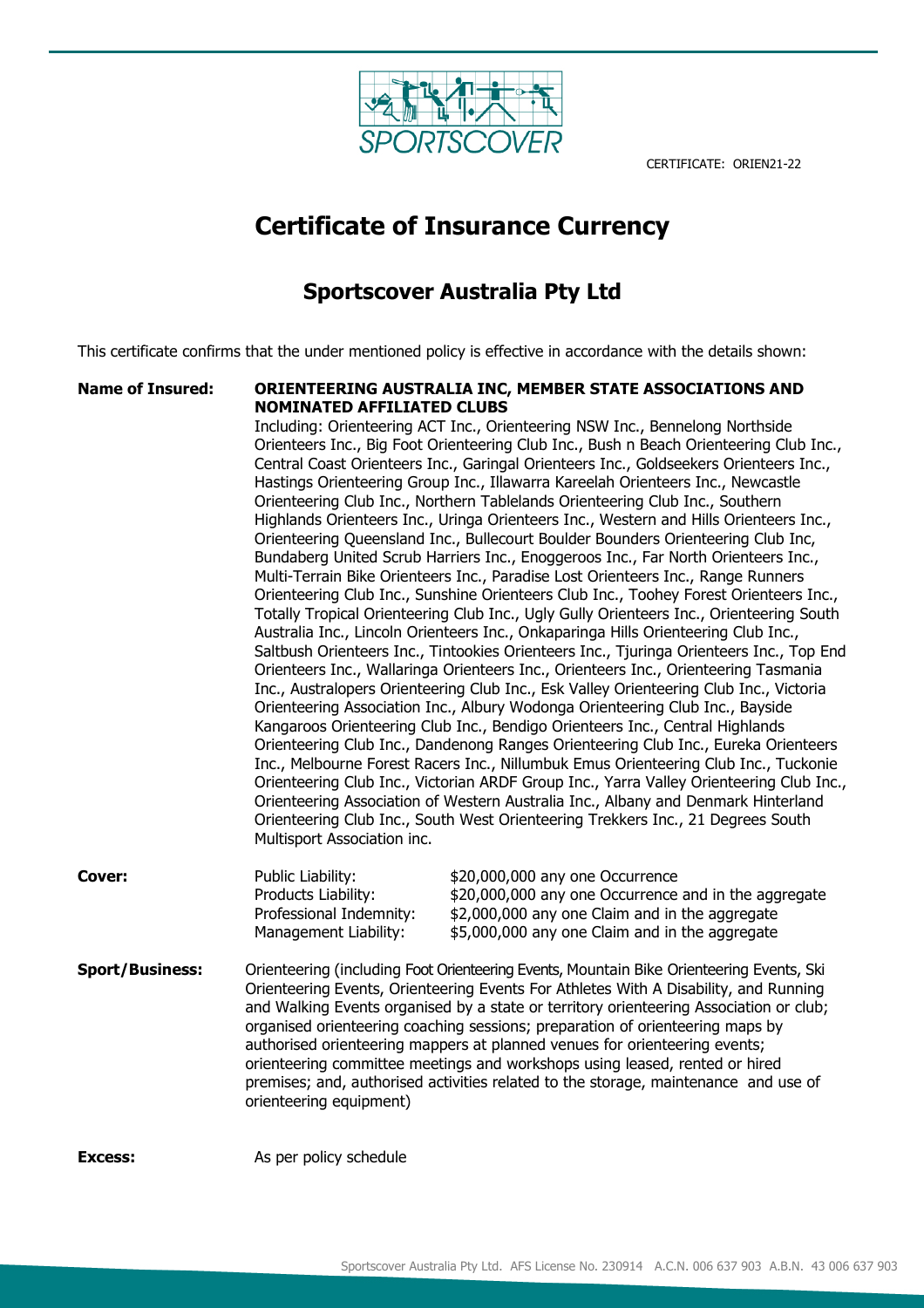

**Period of Insurance:** 15/12/2021 to 4:00pm 31/01/2023

**Underwriter:** Certain Underwriters at Lloyd's

**Policy Number:** PMEL99/0060397

**Counterparties:** Any Council, Shire, Government Department or Property Owner from whom the above named is given approved free access to and/or leases and/or hires and/or rents land and/or buildings for the above listed purposes of the sport of orienteering shall be indemnified for claims brought against the Council, Shire, Government Department or Property Owner, resulting from a negligent act by The Insured. Including:

#### AUSTRALIAN CAPITAL TERRITORY

ACT Government Australian Government Commonwealth of Australia Gary & Nicole Clarke Graham & Caroline Fraser Jodie & Mark Stoneman Max Woodhouse Sarah Sharp & Phil Keane

NSW

Albury City Council Anotero Pty Ltd Armidale Regional Council Agustina Tette, Lot 22 Castlereagh Highway, Ben Bullen 2790 Austar Coal Mine B.H.P Billiton Limited Bathurst Regional Council Bayside Council Bellingen Shire Council Bishop Druitt College Blacktown City Council Blayney Council Blue Mountains City Council Broken Hill City Council Burwood Council Buckenderra Investments t/as Buckenderra Holiday Village Camden Council Campbelltown City Council Carbonne Council Casuarina School for Rudolph Steiner Education Centennial Mandalong Pty Ltd Centennial Newstan Pty Ltd Centennial Park & Moore Park Trust Central Coast Council Cessnock City Council Charles Sturt University Chevalier College, Bowral City of Canterbury Bankstown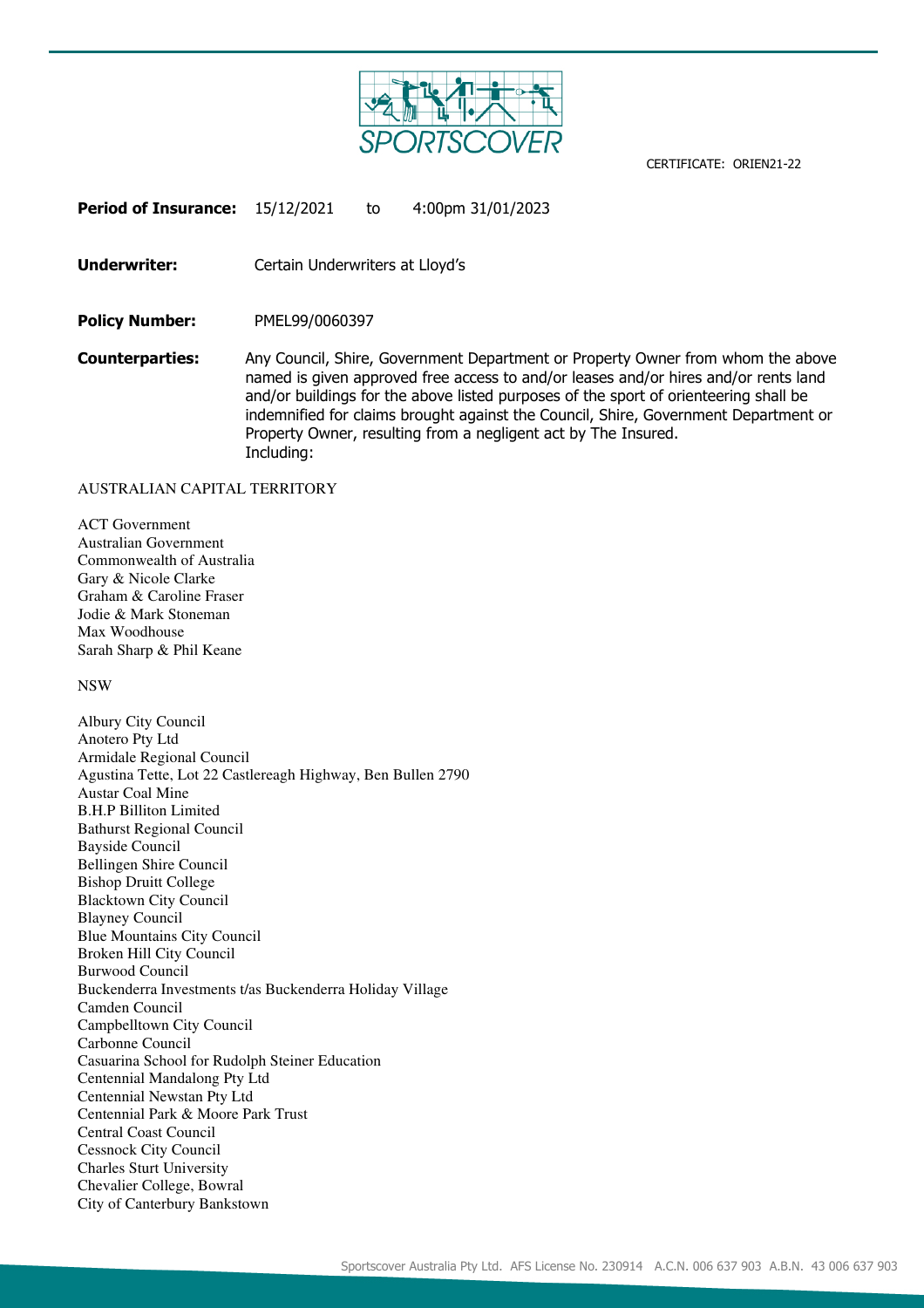

Narranga Public school Newcastle City Council North Coast Regional Botanical Garden North Sydney Council Northern Beaches Council NSW Aboriginal Land Council NSW Crown Property Portfolio NSW Department of Education NSW Department of Primary Industries NSW Local Land services (Travelling Stock Reserves) NSW Ministry of Health (Westmead, Cumberland and Gladesville Hospitals) NSW National Parks and Wildlife Service (NPWS) NSW Office of Sport & Recreation NSW Technical and Further Education Commission (TAFE NSW) NSW Transport - Roads and Maritime Services Oceanic Coal Australia Limited Ophir Reserve Trust Orange City Council Orara High School Ourimbah Campus, University of Newcastle Oxley College, Bowral Parramatta City Council Penrith City Council Port Macquarie-Hastings Council Port Stephens Council R Paterson ("Kalawa" Tabletop via Albury) Randwick City Council Richmond Vale Preservation Co-Operative Society Ltd Rio Tinto Coal Australia Rubydale Property Partnership Scouts Australia NSW Secretary DPE, the Minister for Environment and Heritage and the Crown in the right of the state of NSW Shellharbour City Council Shoalhaven City Council Singleton Shire Council Southern Cross University (SCU) St Andrew's Cathedral School St Columba Anglican School, Port Macquarie St Gregory's College, Campbelltown St John Paul College, Coffs Harbour St Joseph's College Hunters Hill St Joseph's Regional College, Port Macquarie St. Pauls Catholic College, Manly Stuart and Wendy Bell, Cullendore High Country, 248 Cullendore Creek Rd, Cullendore NSW 2372 Sutherland Shire Council Sydney Olympic Park Authority (SOPA) Sydney Harbour Events (Destination NSW) The Bidjigal Trust The Hill End Commons Trust The Hills Shire Council The Kings School, North Parramatta The Kings School (Tudor House), 6480 Illawarra Highway, Moss Vale The Minister of Environment (NSW) The Royal Botanic Gardens & Domain Trust (incl. Mt Annan & Mt Tomah) The Salvation Army The Scots School, Bathurst The Sydney Harbour Federation Trust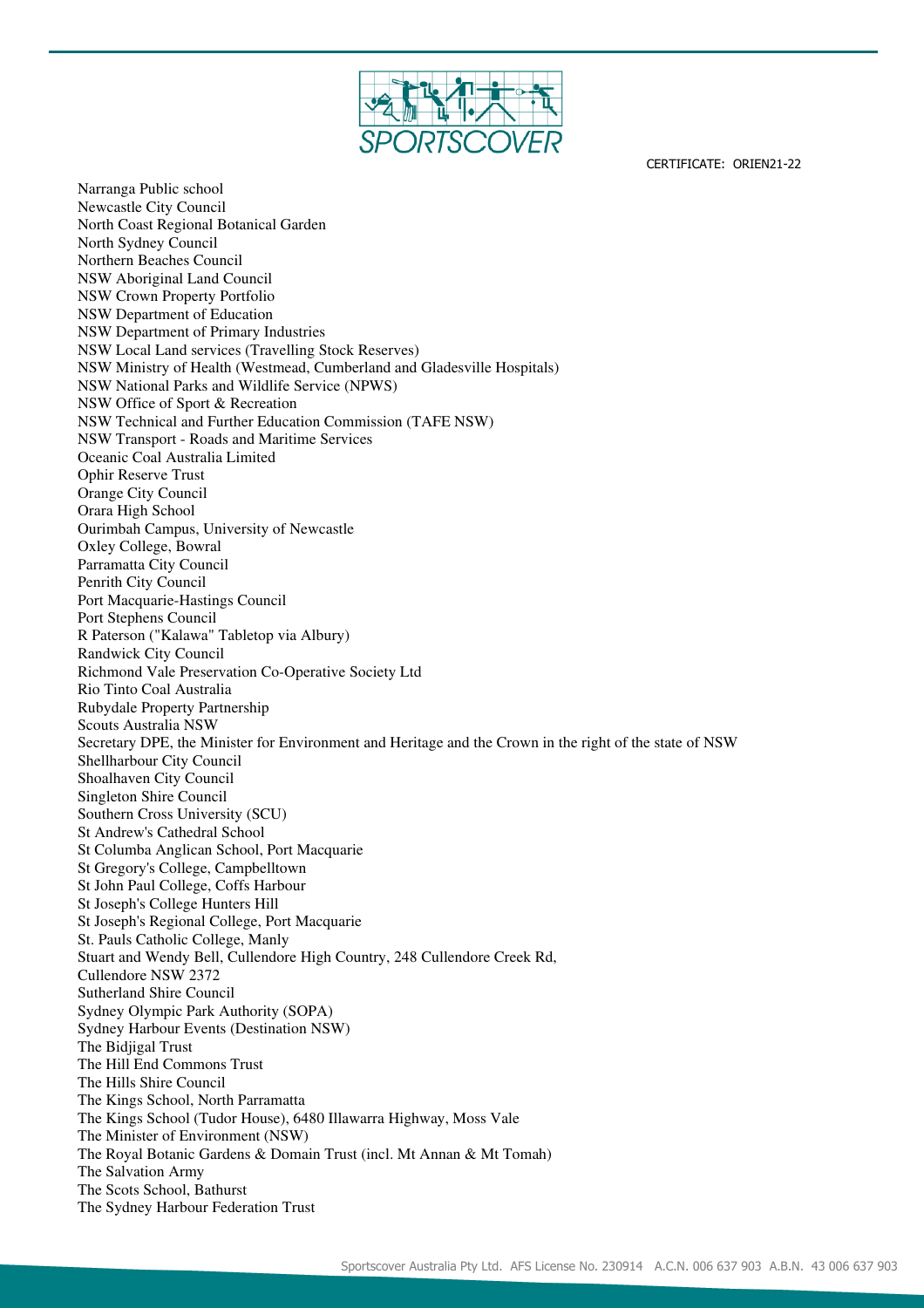

The University of Newcastle The University of New England (UNE) The University of New South Wales (UNSW) The University of Sydney The University of Technology, Sydney (UTS) The Winten Property Group The University of Wollongong The Western Sydney Parklands Trust Trustees of the Roman Catholic Church for the Archdiocese of Sydney Tyalla Public School Wagga Wagga City Council Western Sydney Area Health Services Western Sydney University (WSU) Willoughby City Council Wingecarribee Shire Council Winton Property Group Woolgoolga High School, Coffs Harbour Wollondilly Council Wollongong City Council Woollahra Municipal Council Worimi Local Aboriginal Land Council Xstrata Coal - The Newcastle Wallsend Coal Co Pty Ltd QUEENSLAND Brisbane City Council Cairns Regional Council Chancellor College Gold Coast Events Management Qld Gold Coast Waterways Authority Pty Ltd James Cook University of North Queensland Mareeba Shire Council Moreton Bay Regional Council Noosa Shire Council Queensland Government (Department of Environment and Science) Springfield Lands Corporation Pty Ltd Sunshine Coast Regional Council Sunshine Coast University Tableland Regional Council Y.M.C.A. (Brisbane)

#### SOUTH AUSTRALIA

Adelaide City Council Adelaide Hills Council Campbelltown City Council Flinders Ranges Tourist Services Pty Ltd Minister for Urban Development & Planning Minister for Environment and Water Minister for Primary Industries and Regional Development of South Australia South Australian Water Corporation

#### NORTHERN TERRITORY

Charles Darwin University City of Darwin Council Department of Land Resource Management Finnis River Aboriginal Land Trust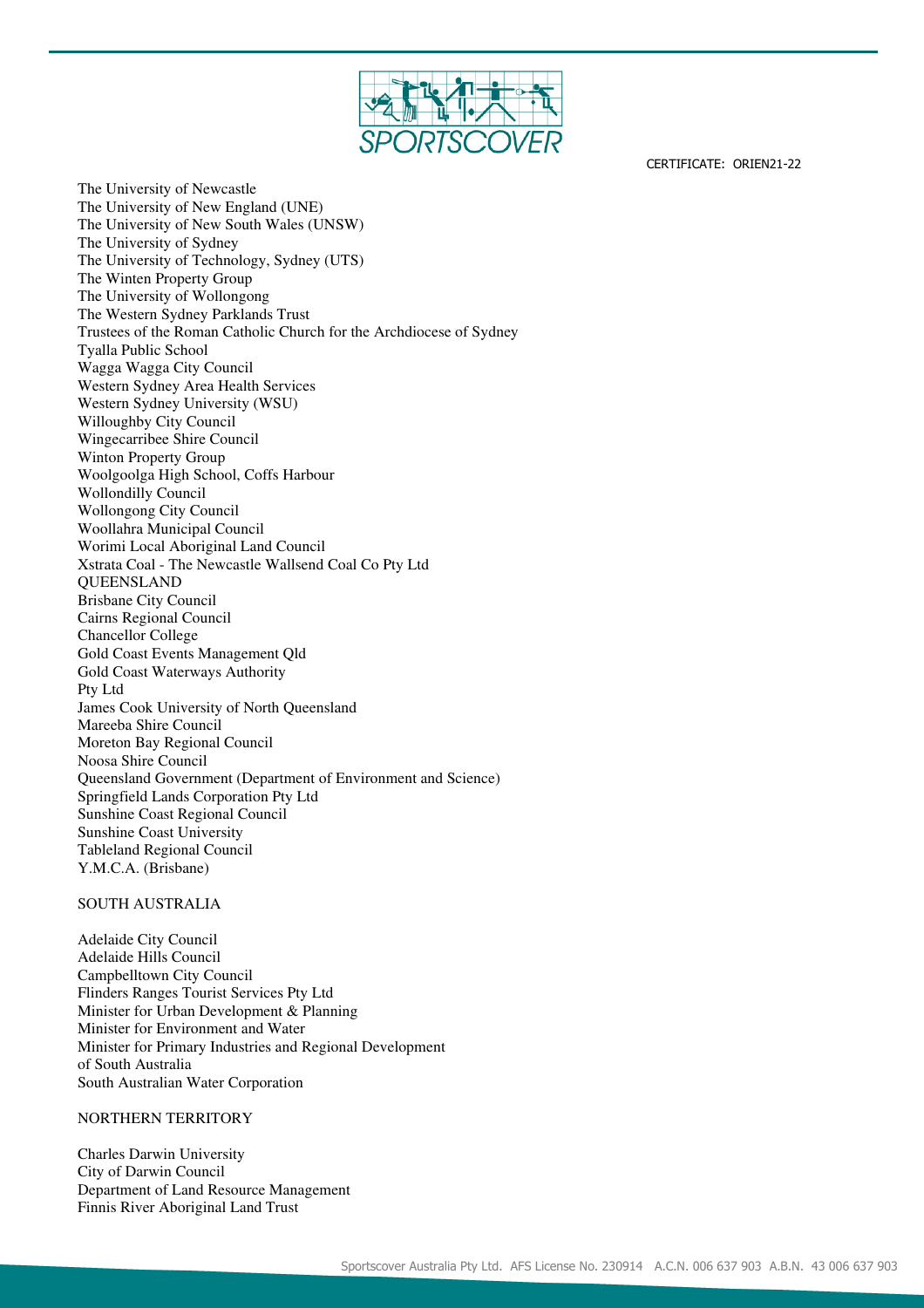

Katherine Town Council Palmerston City Council Parks and Wildlife Commission of the Northern Territory Richard Luxton, Coomalie Creek

### TASMANIA

Anthony Gee "Snowhill" Avoca City of Devonport City of Glenorchy City of Hobart City of Clarence City of Launceston Clements & Marshall Pty Ltd DIF UTAS Op Co Pty Ltd DIF UTAS Pty Ltd DIF UTAS Trust Parks & Wildlife Service Tasmania Programmed Facility Management (PFM) Robert Gee "Royslea" Avoca Spark Living Sustainable Timber Tasmania The Crown in the right of Tasmania Trevor & Merv Williams "Robins Lawn" Royal George

#### VICTORIA

Air Services Australia Ballarat Water Board Banyule City Council Bayside City Council Boroondara City Council Brimbank City Council Casey City Council Catholic Education Board Caulfield Grammar School City of Ballarat City of Darebin City of Geelong City Of Greater Bendigo City of Wodonga Coliban Water Darebin City Council Deakin University Directorate of School Education Eltham College Falls Creek Alpine Resort Management Board Glen Eira City Council Greater Dandenong City Council Hancock Victorian Plantations Pty Ltd Hepburn Shire Council Hepburn Bathhouse and Spa Pty Ltd Indigo Shire Council Hobsons Bay City Council Kardinia International College Knox City Council La Trobe University Manningham City Council